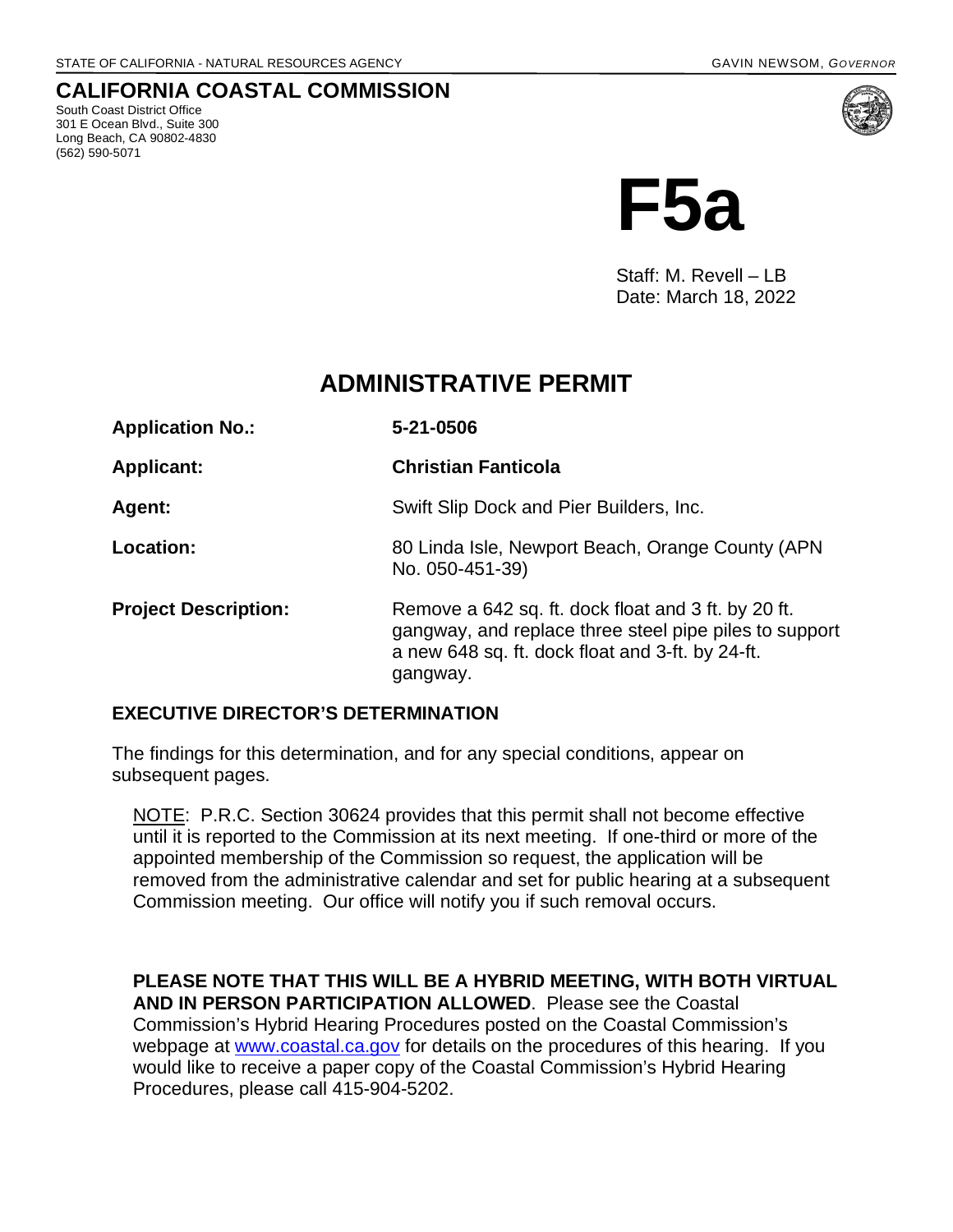The in-person hearing will be held at:

**County of Ventura Board of Supervisors Chambers 800 South Victoria Avenue Ventura, CA 93009**

The Commission strongly encourages continued participation virtually through video and teleconferencing due to changing Covid-19 conditions.

#### IMPORTANT - Before you may proceed with development, the following must occur:

Pursuant to 14 Cal. Admin. Code Sections 13150(b) and 13158, you must sign the enclosed duplicate copy acknowledging the permit's receipt and accepting its contents, including all conditions, and return it to our office. Following the Commission's meeting, and once we have received the signed acknowledgement and evidence of compliance with all special conditions, we will send you a Notice of Administrative Permit Effectiveness.

### **BEFORE YOU CAN OBTAIN ANY LOCAL PERMITS AND PROCEED WITH DEVELOPMENT, YOU MUST HAVE RECEIVED BOTH YOUR ADMINISTRATIVE PERMIT AND THE NOTICE OF PERMIT EFFECTIVENESS FROM THIS OFFICE.**

 John Ainsworth Executive Director

 by: Mandy Revell Coastal Program Analyst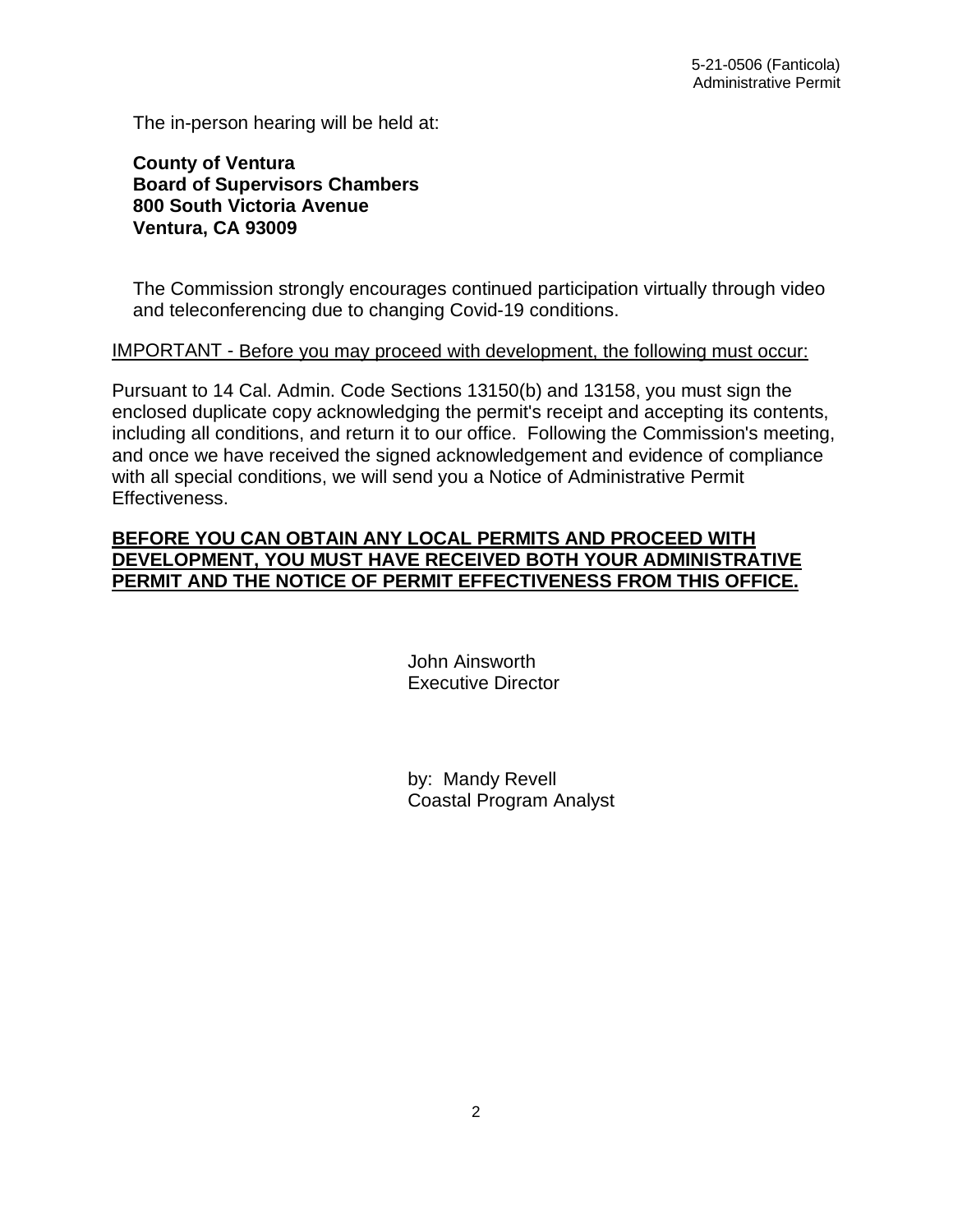# **Contents**

| FINDINGS FOR EXECUTIVE DIRECTOR'S DETERMINATION 4 |  |
|---------------------------------------------------|--|
|                                                   |  |
|                                                   |  |
|                                                   |  |
|                                                   |  |
|                                                   |  |
|                                                   |  |
|                                                   |  |

# **EXHIBITS**

| Exhibit No. 1 - Location Map              |
|-------------------------------------------|
| Exhibit No. 2 – Existing Site Plan        |
| <b>Exhibit No. 3 – Proposed Site Plan</b> |
| <b>Exhibit No. 4 - Overlay Site Plan</b>  |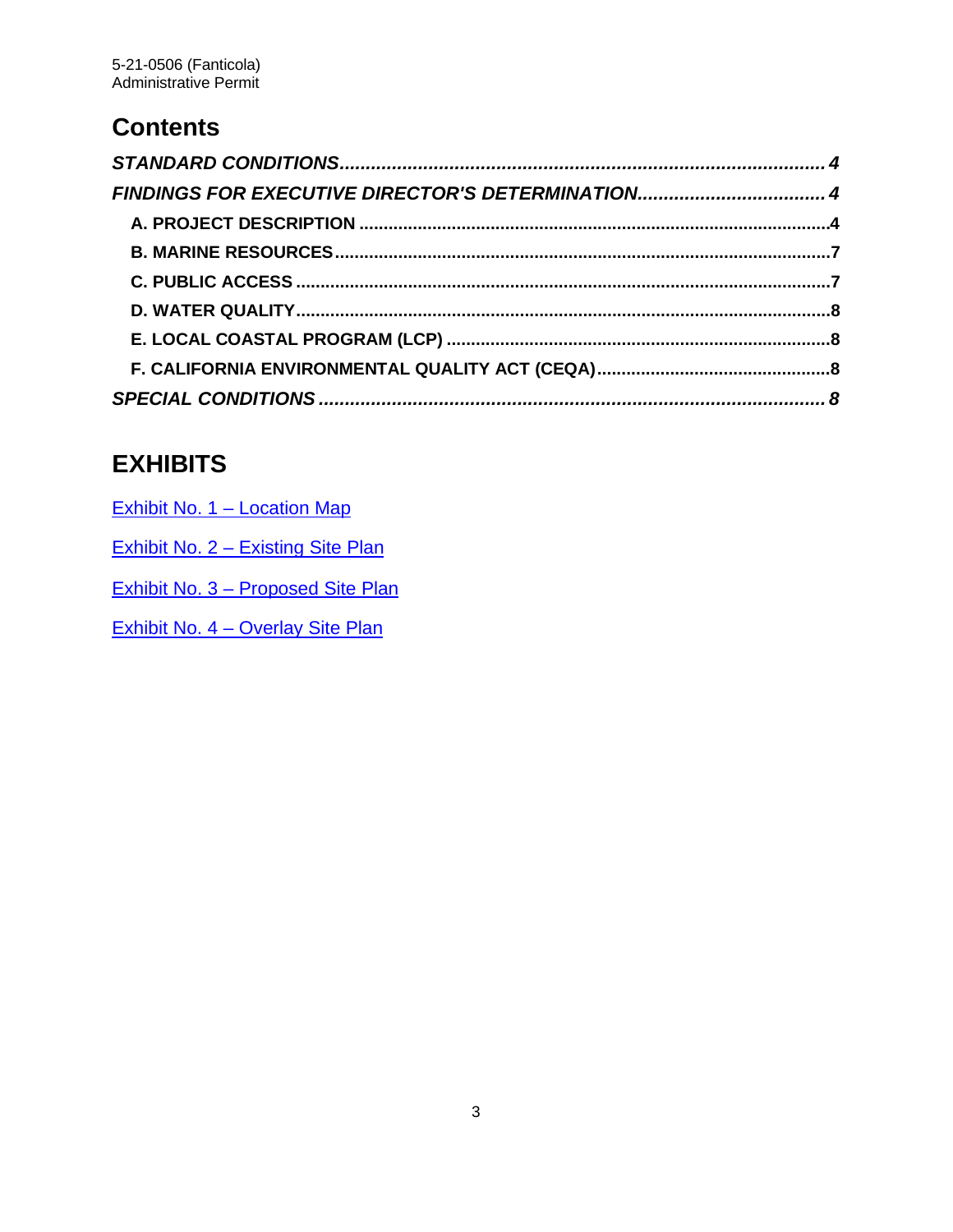# <span id="page-3-0"></span>**STANDARD CONDITIONS**

This permit is granted subject to the following standard conditions:

- 1. **Notice of Receipt and Acknowledgment.** The permit is not valid and development shall not commence until a copy of the permit, signed by the permittee or authorized agent, acknowledging receipt of the permit and acceptance of the terms and conditions, is returned to the Commission office.
- 2. **Expiration.** If development has not commenced, the permit will expire two years from the date the Commission voted on the application. Development shall be pursued in a diligent manner and completed in a reasonable period of time. Application for extension of the permit must be made prior to the expiration date.
- 3. **Interpretation**. Any questions of intent or interpretation of any term or condition will be resolved by the Executive Director or the Commission.
- 4. **Assignment.** The permit may be assigned to any qualified person, provided assignee files with the Commission an affidavit accepting all terms and conditions of the permit.
- 5. **Terms and Conditions Run with the Land.** These terms and conditions shall be perpetual, and it is the intention of the Commission and the permittee to bind all future owners and possessors of the subject property to the terms and conditions.

#### **SPECIAL CONDITIONS:** See pages nine through fourteen.

#### **EXECUTIVE DIRECTOR'S DETERMINATION (continued):**

The Executive Director hereby determines that the proposed development is a category of development, which, pursuant to PRC Section 30624, qualifies for approval by the Executive Director through the issuance of an Administrative Permit. Subject to Standard and Special Conditions as attached, said development is in conformity with the provisions of Chapter 3 of the Coastal Act of 1976 and will not have any significant impacts on the environment within the meaning of the California Environmental Quality Act. If located between the nearest public road and the sea, this development is in conformity with the public access and public recreation policies of Chapter 3.

# <span id="page-3-1"></span>**FINDINGS FOR EXECUTIVE DIRECTOR'S DETERMINATION**

# <span id="page-3-2"></span>**A. PROJECT DESCRIPTION**

The proposed project is the removal of an existing 19-foot x 8-foot dock float to a 642 square-foot dock float and three-foot by 20-foot gangway, and replacement of three 12 inch steel pipe piles supporting the new 648 square-foot dock float and three-foot by 24 foot gangway (**[Exhibits No. 2-4](https://documents.coastal.ca.gov/reports/2022/4/F5a/F5a-4-2022-exhibits.pdf)**). The new dock system will be comprised of wood and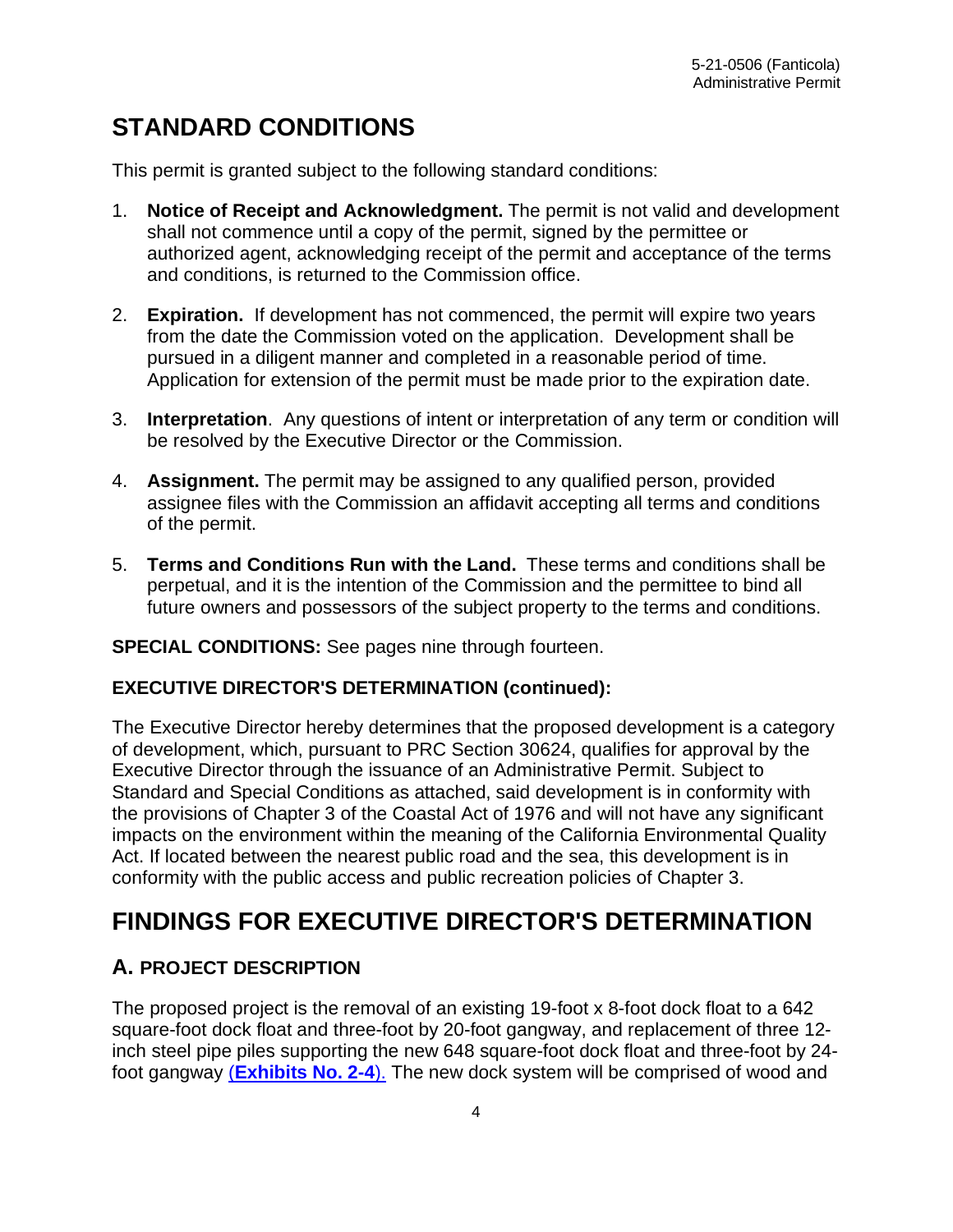composite material. Water coverage from the existing dock float compared to the proposed dock float will increase by approximately eight square feet but will not result in an increase in fill of soft-bottom habitat. The number of piles will be reduced from four to three, resulting in 0.64 less fill. The project does not result in any further encroachment into the bay, is generally consistent with the size of docks in the adjacent area and is consistent with past Commission-issued permits. The existing and proposed dock float also meet the City of Newport Beach Harbor Permit Policy in that it does not extend channelward beyond 30 feet from the Bulkhead Line. The City of Newport Beach Harbor Resources Division has developed Harbor Design Criteria Guidelines and Standards which, though not certified by the Coastal Commission, provide criteria for designing dock systems in a way that minimizes water coverage while providing for a usable dock. The proposed project is generally consistent with those guidelines and standards.

Any potential addition/expansion to the floating dock system, whether temporary or permanent, even if not required to be attached to the bulkhead or a pile in the bay, would constitute development as defined in section 30[1](#page-4-0)06 of the Coastal Act<sup>1</sup>, would be located in Newport Bay within the Commission's retained jurisdiction and would necessitate review and approval by the Coastal Commission, including issuance of an amendment to this permit or a new CDP. This review would also give the Commission an opportunity to review and analyze any potential adverse impacts of an increase of water coverage in an area where such coverage is already a concern. **Special Condition No. 6** further clarifies that any improvement or repair or maintenance of the subject proposed development will require an amendment to this CDP or a new CDP.

The subject site is a bulkheaded property fronting Newport Bay located at 80 Linda Isle in the City of Newport Beach, Orange County (**[Exhibit No. 1](https://documents.coastal.ca.gov/reports/2022/4/F5a/F5a-4-2022-exhibits.pdf)**). The dock will be used for boating related purposes to serve a single-family residential development. Single-family residences and associated private dock systems characterize the subject site and the surrounding area.

A portion of the bay over which the proposed dock would be located consists of a submerged parcel of land owned by the Linda Isle Community Association, although the

<span id="page-4-0"></span><sup>1</sup> Section 30106 of the Coastal Act defines "Development" as follows: "Development" means, on land, in or under water, the placement or erection of any solid material or structure; discharge or disposal of any dredged material or of any gaseous, liquid, solid, or thermal waste; grading, removing, dredging, mining, or extraction of any materials; change in the density or intensity of use of land, including, but not limited to, subdivision pursuant to the Subdivision Map Act (commencing with Section 66410 of the [Government Code\),](http://leginfo.legislature.ca.gov/faces/codes_displayexpandedbranch.xhtml?tocCode=GOV&division=2.&title=7.&part=&chapter=&article=) and any other division of land, including lot splits, except where the land division is brought about in connection with the purchase of such land by a public agency for public recreational use; change in the intensity of use of water, or of access thereto; construction, reconstruction, demolition, or alteration of the size of any structure, including any facility of any private, public, or municipal utility; and the removal or harvesting of major vegetation other than for agricultural purposes, kelp harvesting, and timber operations which are in accordance with a timber harvesting plan submitted pursuant to the provisions of the Z'berg-Nejedly [Forest Practice Act of 1973](http://leginfo.legislature.ca.gov/faces/codes_displayexpandedbranch.xhtml?tocCode=PRC&division=4.&title=&part=2.&chapter=8.&article=) (commencing wit[h Section 4511\)](http://leginfo.legislature.ca.gov/faces/codes_displayexpandedbranch.xhtml?tocCode=PRC&division=4.&title=&part=2.&chapter=8.&article=).

As used in this section, "structure" includes, but is not limited to, any building, road, pipe, flume, conduit, siphon, aqueduct, telephone line, and electrical power transmission and distribution line.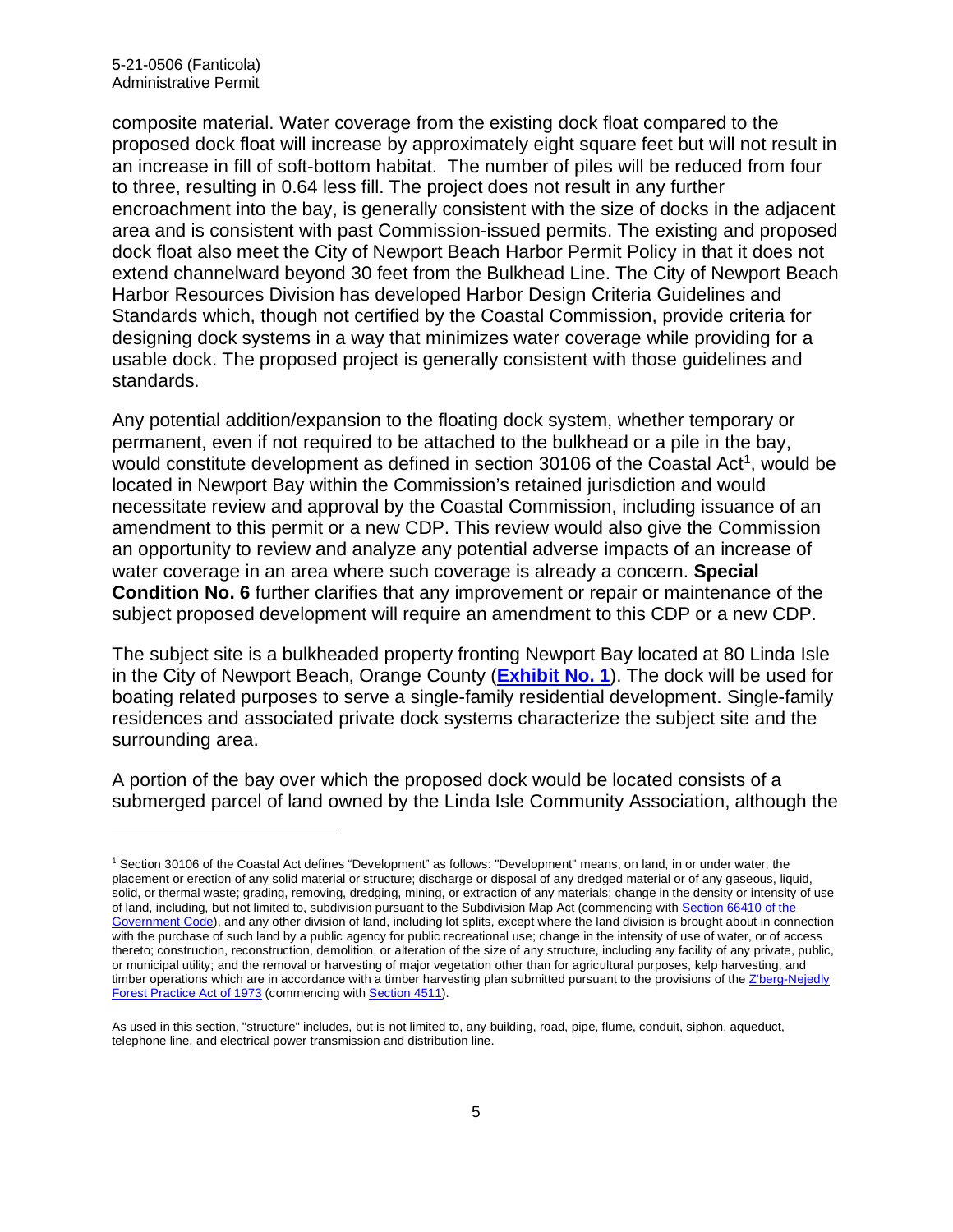bay is subject to a navigational easement Pursuant to Public Resources Code section 7552.5, that generally precludes the owner from preventing the public from using the waters for navigational purposes even if the submerged lands are not public trust lands. No work is proposed on or in the submerged lands that would encroach bayward resulting in interference with navigation through the waterway. Thus, the proposed project would not be inconsistent with the navigational easement.

The subject site is within the Coastal Commission's retained permit jurisdiction. However, the City is the local permit issuing authority for development (i.e., a floating dock system) located in the waters of Newport Beach and as such, issues Approval-In-Concepts for developments located in these waters. The applicant received an Approval-in-Concept from the City of Newport Beach Public Works on April 16, 2021.

There is no direct public pedestrian access to public tidelands through the private residential lot at the subject site. However, lateral public access is available along an existing public walkway, which occurs bayward of the landside residences and fronts the harbor bulkhead along the perimeter of Linda Isle. Therefore, the proposed project does not result in adverse impacts to public access or recreation. In order to preserve and maintain access to the public Tidelands if development patterns change in the future or if there is an effort to expand public access within the canals**, Special Condition No. 4** is imposed stating that the approval of a coastal development permit for the project does not waive any public rights or interest that exist or may exist on the property.

The applicant submitted an eelgrass survey for the project site conducted on October 22, 2020, which determined that while eelgrass was located within the project site, it will not be impacted by the proposed development. Eelgrass surveys completed between August through October are valid until the resumption of active growth (i.e., March 1). This date has passed, and the subject eelgrass survey is no longer valid for project construction. Therefore, the Commission imposes **Special Condition No. 2**, which requires a new eelgrass survey and identifies the procedures necessary to be completed prior to beginning construction. If the pre-construction eelgrass survey required by **Special Condition No. 2** identifies new eelgrass beds that would be impacted by the proposed dock construction, the applicant must apply for a CDP amendment or new CDP to re-design and/or relocate the new dock to avoid eelgrass impacts consistent with Sections 30230 and 30231 of the Coastal Act which protect biological resources.

The applicant has submitted a Caulerpa survey conducted in conjunction with the eelgrass survey on October 22, 2020. The bathymetric surveys did not find evidence of Caulerpa onsite—however, Caulerpa surveys only remain valid for 90 days. Given the potential for the Caulerpa species to take over eelgrass and other marine habitat in the project vicinity, the Commission staff recommends requires an up-to-date Caulerpa survey be conducted prior to commencement of the project, as addressed by **Special Condition No. 3**. Also, if any Caulerpa is found on the project site, **Special Condition No. 3** identifies the procedures necessary to be completed prior to beginning any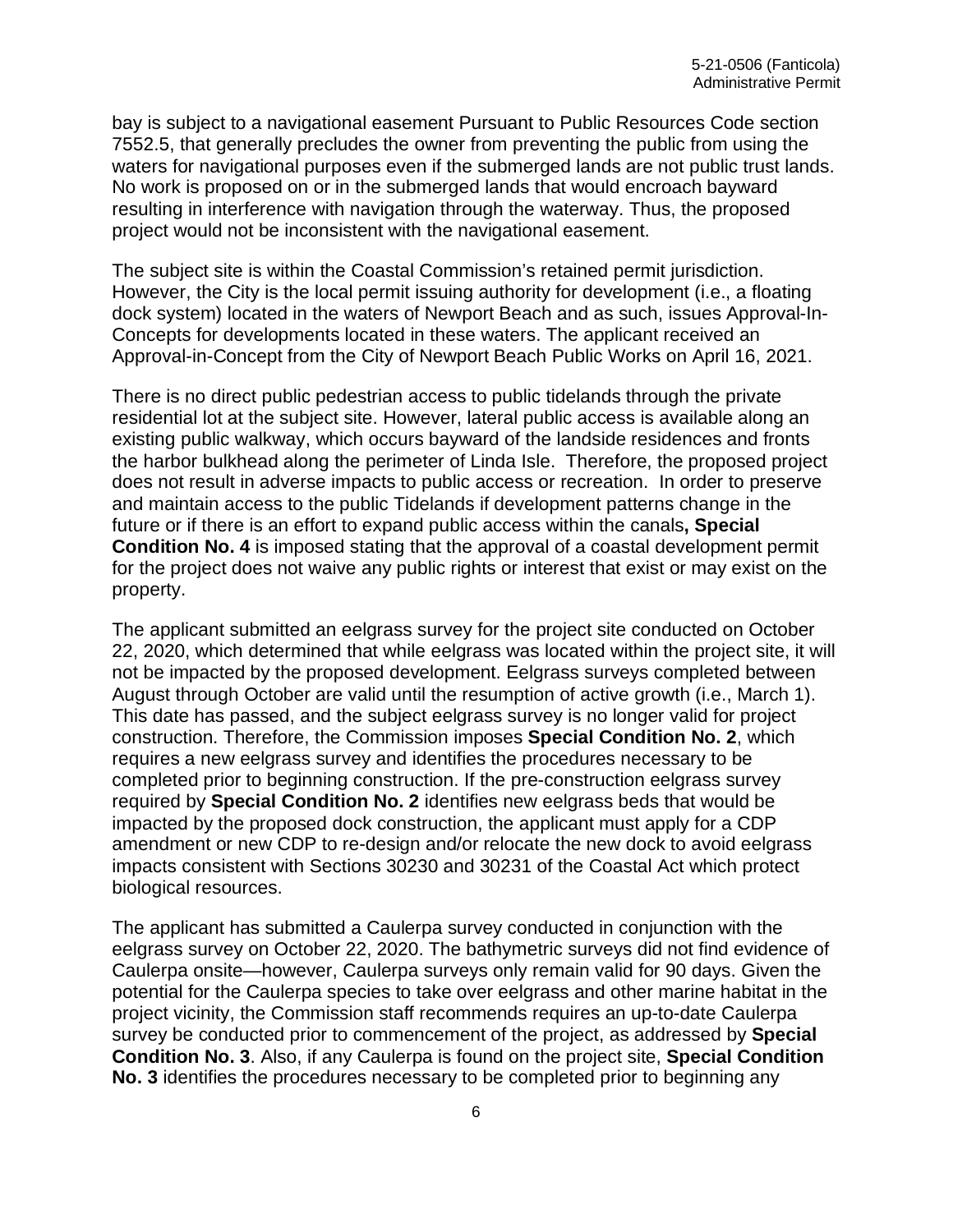construction consistent with Sections 30230 and 30231 of the Coastal Act which protect biological resources.

There is potential for the discharge of demolition or construction debris into coastal waters at the project site. This could result in adverse effects on the marine environment. The proposed development includes protective measures to ensure that coastal waters and marine resources will not be adversely affected before, during or after construction. To ensure that all impacts (pre- and post- construction) to water quality are minimized, and to reduce the potential for construction related impacts on water quality, the Commission imposes **Special Condition No. 1**, which requires, but is not limited to, the appropriate storage and handling of construction equipment and materials to minimize the potential of pollutants to enter coastal waters; and the continued use and maintenance of post-construction BMPs. As conditioned, the proposed project minimizes impacts to biological resources consistent with Sections 30230 and 30231 of the Coastal Act.

The applicant has indicated that the project has a pending Clean Water Act Section 401 Water Quality Standards Certification under review from the Regional Water Quality Control Board (RWQCB). The applicant has also applied for a permit from the United States Army Corps of Engineers (USACE), which is pending until coastal development permit approval. To ensure that the proposed project adheres to the requirements from other resource agencies, and to account for changes to other resource agency permits that may be necessary given the design alternative required by the Commission, **Special Condition No. 5** requires the applicant to comply with all requirements, requests and mitigation measures from the California Department of Fish and Wildlife (CDFW), the RWQCB, the USACE, and the United States Fish and Wildlife Service (USFWS) with respect to preservation and protection of water quality and marine environment consistent with Section 30231, 30232 and 30233 of the Coastal Act.

# <span id="page-6-0"></span>**B. MARINE RESOURCES**

The proposed private recreational boat dock development and its associated structures are an allowable and encouraged marine-related use. The design of the project includes the minimum size and number of pilings necessary for structural stability. There are no feasible less environmentally damaging alternatives available. As conditioned, the project will not significantly adversely impact eelgrass beds and will not contribute to the dispersal of the invasive aquatic algae, *Caulerpa sp*. Further, as proposed and conditioned, the project, which is to be used solely for recreational boating purposes, conforms to Sections 30224 and 30233 of the Coastal Act.

# <span id="page-6-1"></span>**C. PUBLIC ACCESS**

The proposed development will not have any new adverse impact on public access to the coast or to nearby recreational facilities. Therefore, as conditioned, the proposed development conforms with Sections 30210 through 30214, Sections 30220 through 30224, and 30252 of the Coastal Act.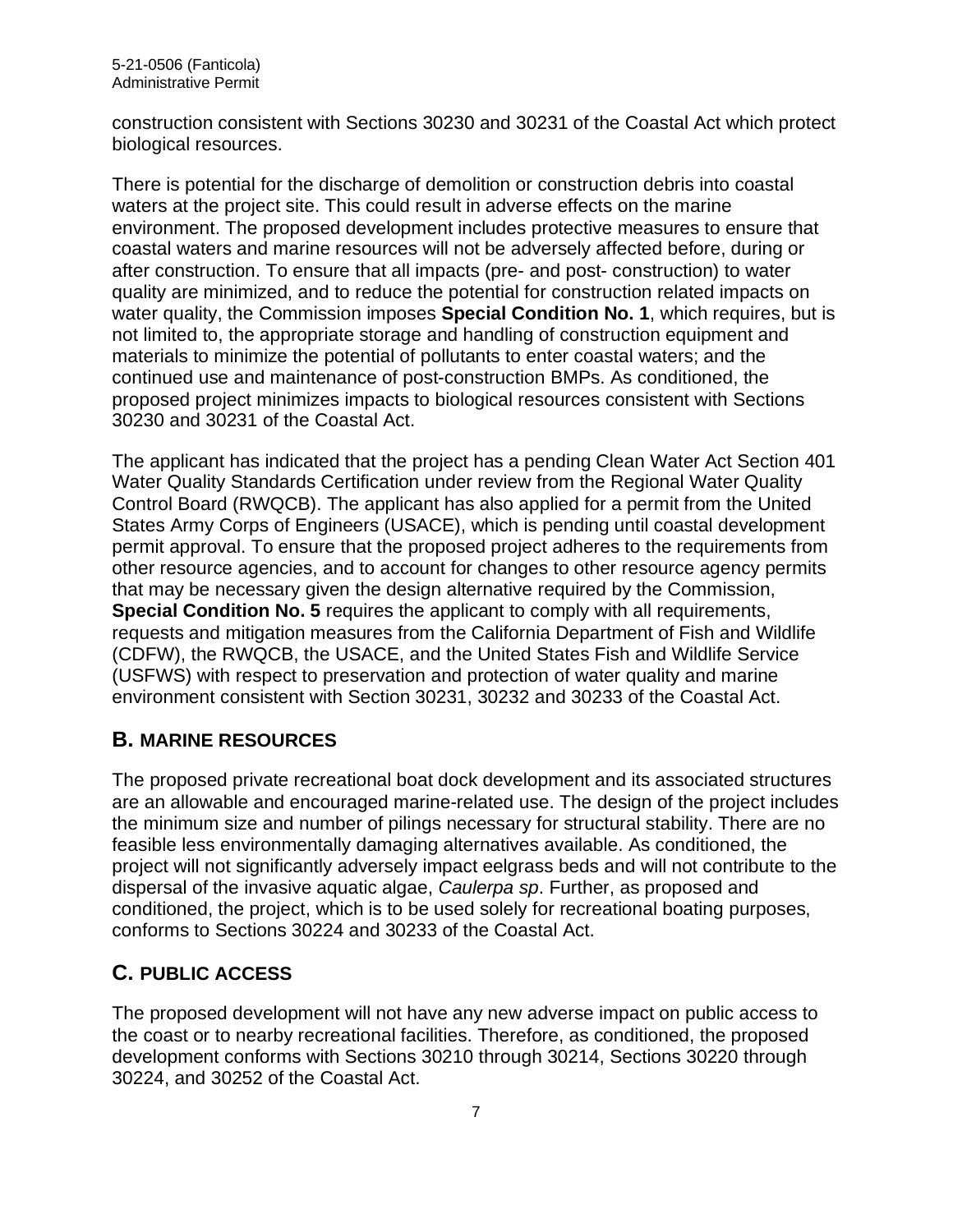# <span id="page-7-0"></span>**D. WATER QUALITY**

The proposed work will be occurring on, within, or adjacent to coastal waters. The storage or placement of construction material, debris, or waste in a location where it could be discharged into coastal waters could result in an adverse effect on the marine environment. To reduce the potential for construction related impacts on water quality, the special conditions are imposed requiring, but not limited to, the appropriate storage and handling of construction equipment and materials to minimize the potential of pollutants to enter coastal waters. To reduce the potential for post-construction impacts to water quality the permit requires the continued use and maintenance of postconstruction BMPs. As conditioned, the development conforms to Sections 30230 and 30231 of the Coastal Act.

# <span id="page-7-1"></span>**E. LOCAL COASTAL PROGRAM (LCP)**

The proposed development is located seaward of the mean high tide line and is within the Commission's original permit jurisdiction. The standard of review for development within the Commission's original permit jurisdiction is Chapter 3 of the Coastal Act. The City of Newport Beach certified LCP was certified on January 13, 2017 and may provide guidance for development. As conditioned, the proposed development is consistent with the Chapter 3 policies of the Coastal Act.

# <span id="page-7-2"></span>**F. CALIFORNIA ENVIRONMENTAL QUALITY ACT (CEQA)**

As conditioned, there are no feasible alternatives or additional feasible mitigation measures available that would substantially lessen any significant adverse effect that the activity may have on the environment. Therefore, the proposed project, as conditioned to mitigate the identified impacts, is the least environmentally damaging feasible alternative and can be found consistent with the requirements of the Coastal Act to conform to CEQA.

# <span id="page-7-3"></span>**SPECIAL CONDITIONS**

The permit is granted subject to the following special conditions:

## **1. Water Quality**

- A. Construction Responsibilities and Debris Removal
	- (1) No demolition or construction materials, equipment, debris, or waste shall be placed or stored where it may enter sensitive habitat, receiving waters or a storm drain, or be subject to wave, wind, rain or tidal erosion and dispersion;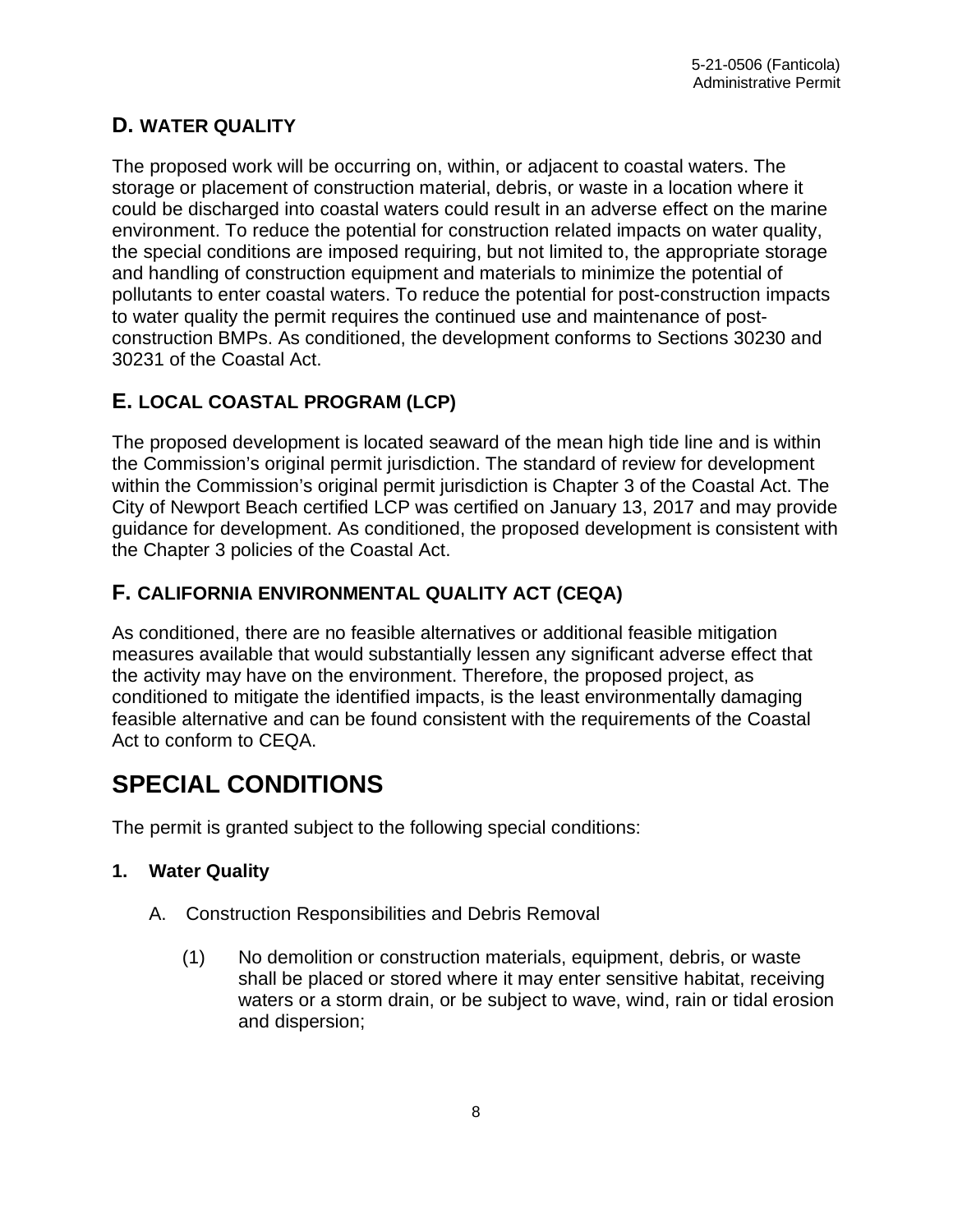- (2) Any and all debris resulting from demolition or construction activities, and any remaining construction material, shall be removed from the project site within 24 hours of completion of the project;
- (3) Demolition or construction debris and sediment shall be removed from work areas each day that demolition or construction occurs to prevent the accumulation of sediment and other debris that may be discharged into coastal waters;
- (4) Machinery or construction materials not essential for project improvements will not be allowed at any time in the intertidal zone;
- (5) If turbid conditions are generated during construction a silt curtain will be utilized to control turbidity;
- (6) Floating booms will be used to contain debris discharged into coastal waters and any debris discharged will be removed as soon as possible but no later than the end of each day;
- (7) Non buoyant debris discharged into coastal waters will be recovered by divers as soon as possible after loss;
- (8) All trash and debris shall be disposed in the proper trash and recycling receptacles at the end of every construction day;
- (9) The applicant shall provide adequate disposal facilities for solid waste, including excess concrete, produced during demolition or construction;
- (10) Debris shall be disposed of at a legal disposal site or recycled at a recycling facility. If the disposal site is located in the coastal zone, a coastal development permit or an amendment to this permit shall be required before disposal can take place unless the Executive Director determines that no amendment or new permit is legally required;
- (11) All stock piles and construction materials shall be covered, enclosed on all sides, shall be located as far away as possible from drain inlets and any waterway, and shall not be stored in contact with the soil;
- (12) Machinery and equipment shall be maintained and washed in confined areas specifically designed to control runoff. Thinners or solvents shall not be discharged into sanitary or storm sewer systems;
- (13) The discharge of any hazardous materials into any receiving waters shall be prohibited;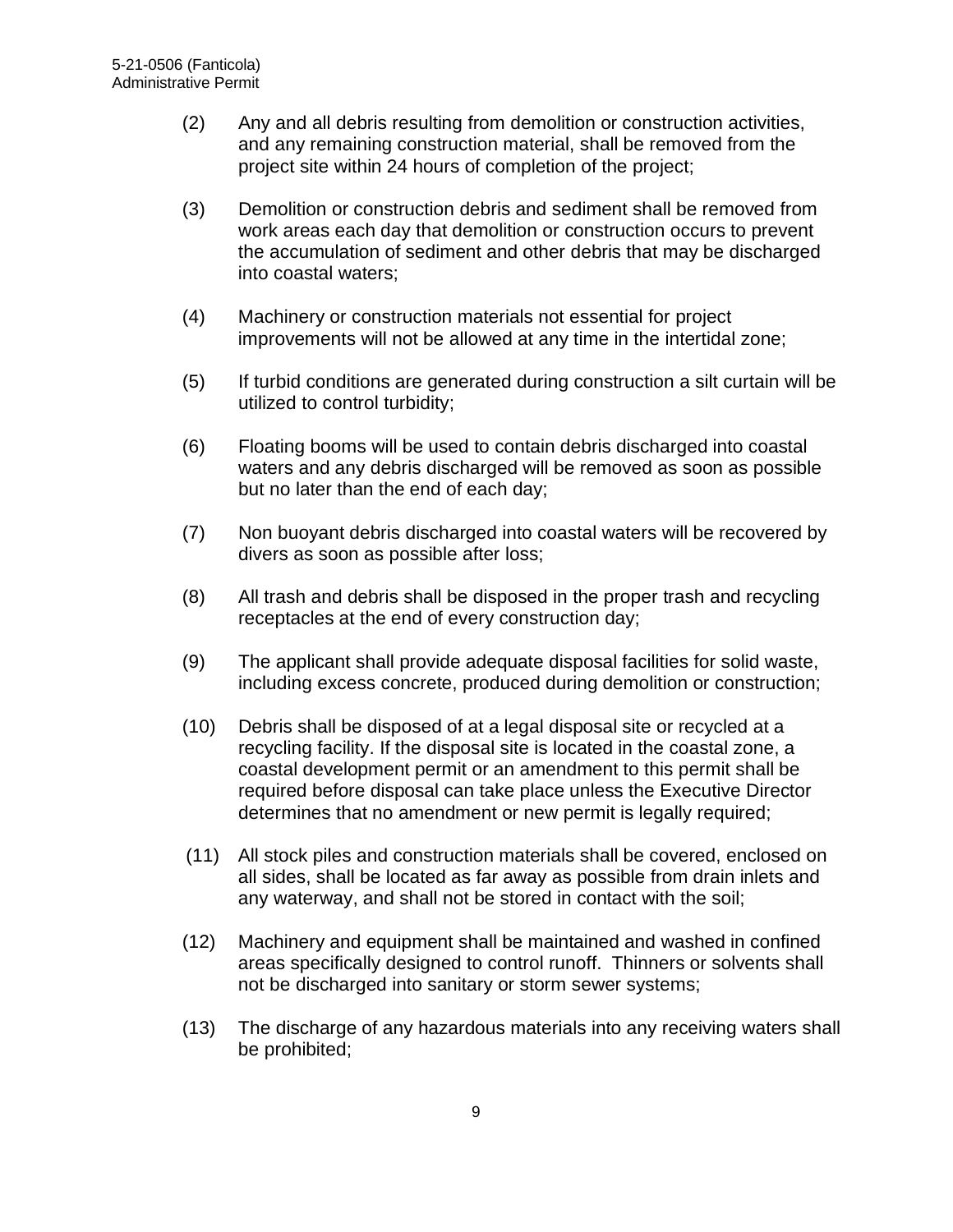- (14) Spill prevention and control measures shall be implemented to ensure the proper handling and storage of petroleum products and other construction materials. Measures shall include a designated fueling and vehicle maintenance area with appropriate berms and protection to prevent any spillage of gasoline or related petroleum products or contact with runoff. The area shall be located as far away from the receiving waters and storm drain inlets as possible;
- (15) Best Management Practices (BMPs) and Good Housekeeping Practices (GHPs) designed to prevent spillage and/or runoff of demolition or construction-related materials, and to contain sediment or contaminants associated with demolition or construction activity, shall be implemented prior to the on-set of such activity; and
- (16) All BMPs shall be maintained in a functional condition throughout the duration of construction activity.
- B. Best Management Practices Program

By acceptance of this permit the applicant agrees that the long-term water-borne berthing of boat(s) in the approved dock and/or boat slip will be managed in a manner that protects water quality pursuant to the implementation of the following BMPs.

- (1) Boat Cleaning and Maintenance Measures:
	- a. In-water top-side and bottom-side boat cleaning shall minimize the discharge of soaps, paints, and debris;
	- b. In-the-water hull scraping or any process that occurs under water that results in the removal of paint from boat hulls shall be prohibited. Only detergents and cleaning components that are designated by the manufacturer as phosphate-free and biodegradable shall be used, and the amounts used minimized; and
	- c. The applicant shall minimize the use of detergents and boat cleaning and maintenance products containing ammonia, sodium hypochlorite, chlorinated solvents, petroleum distillates or lye.
	- d. Any and all debris/trash found near the dock will be removed.
- (2) Solid and Liquid Waste Management Measures:
	- a. All trash, recyclables, and hazardous wastes or potential water contaminants, including old gasoline or gasoline with water, absorbent materials, oily rags, lead acid batteries, anti-freeze, waste diesel,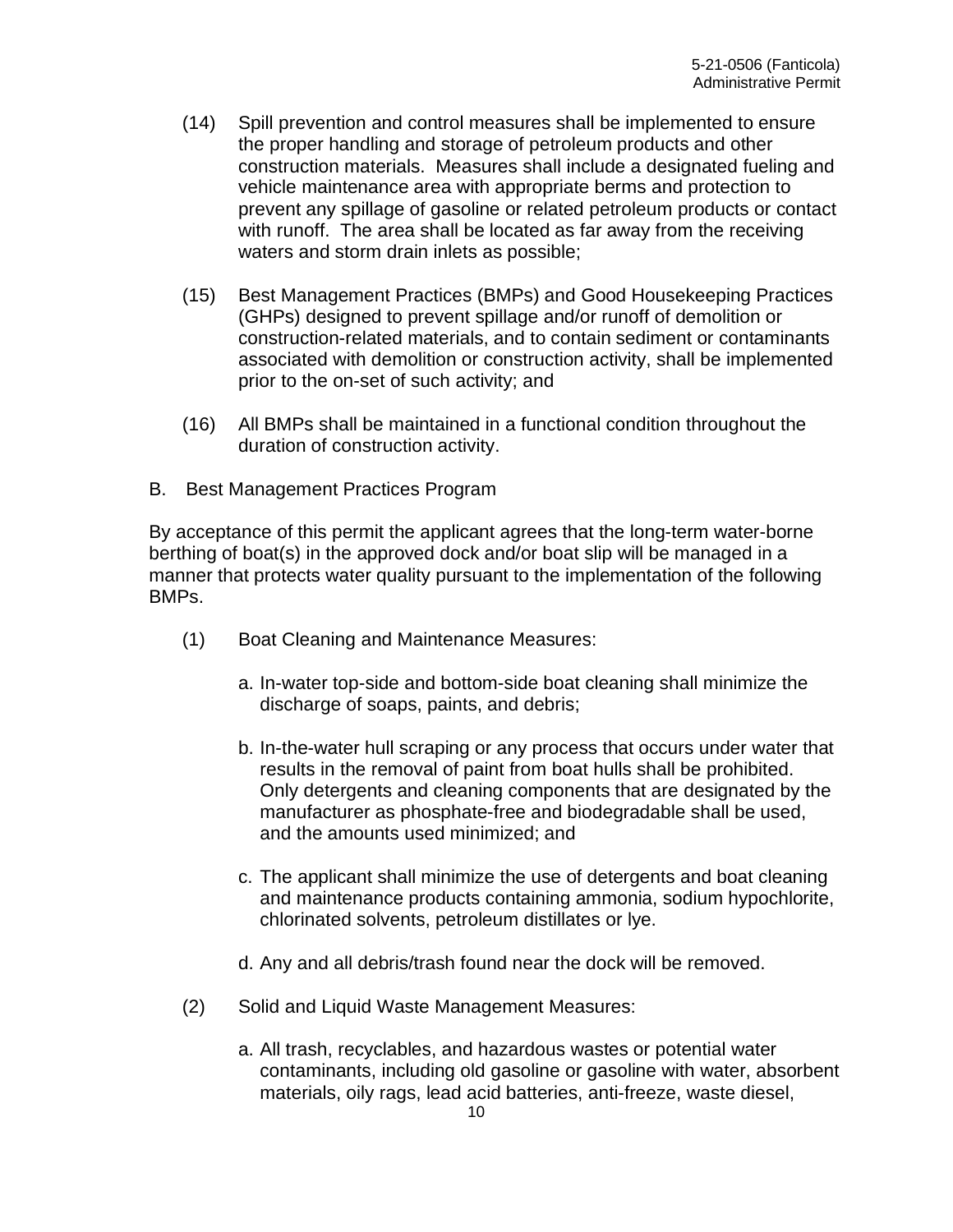kerosene and mineral spirits will be disposed of in a proper manner and will not at any time be disposed of in the water or gutter.

- (3) Petroleum Control Management Measures:
	- a. Boaters will practice preventive engine maintenance and will use oil absorbents in the bilge and under the engine to prevent oil and fuel discharges. Oil absorbent materials shall be examined at least once a year and replaced as necessary. Used oil absorbents are hazardous waste in California. Used oil absorbents must therefore be disposed in accordance with hazardous waste disposal regulations. The boaters will regularly inspect and maintain engines, seals, gaskets, lines and hoses in order to prevent oil and fuel spills. The use of soaps that can be discharged by bilge pumps is prohibited;
	- b. If the bilge needs more extensive cleaning (e.g., due to spills of engine fuels, lubricants or other liquid materials), the boaters will use a bilge pump-out facility or steam cleaning services that recover and properly dispose or recycle all contaminated liquids; and
	- c. Bilge cleaners which contain detergents or emulsifiers will not be used for bilge cleaning since they may be discharged to surface waters by the bilge pumps.
- (4) Leakage Measures:
	- a. Any leakage or spills must be immediately reported to the management team, Newport Beach Fire Department and/or the City of Newport Beach Hazmat Team.
	- b. In the event of leakage or spill of hazardous materials to the marine environment, the source of the leakage or spill is terminated immediately.
	- c. All tenant vessels should have absorbent pads on board. This product should be an oil-only absorbent product which soaks up hydrocarbons – gasoline, diesel fuel, oil, hydraulic fluids- but not water. Other absorbent products that "eat" hydrocarbons are not allowed. No boater shall pour loose remediation productions or spray any remediation products on the water at anytime.

## **2. Eelgrass Survey(s)**

**A. Pre-Construction Eelgrass Survey.** A valid pre-construction eelgrass (Zostera marina) survey shall be completed during the period of active growth of eelgrass (typically March through October). The pre-construction survey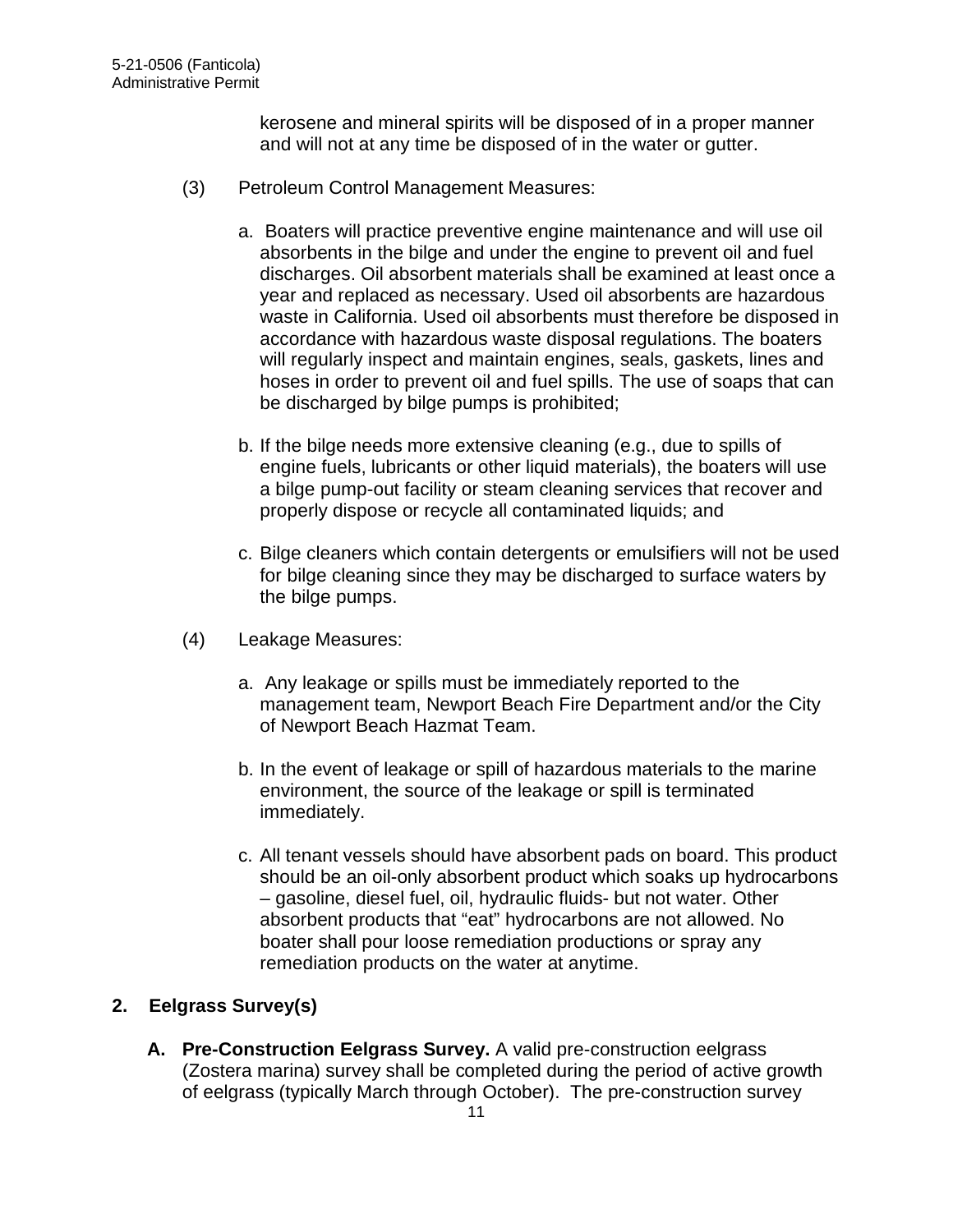shall be completed prior to the beginning of construction and shall be valid until the next period of active growth. The survey shall be prepared in full compliance with the "California Eelgrass Mitigation Policy" dated October 2014 (except as modified by this special condition) adopted by the National Marine Fisheries Service and shall be prepared in consultation with the California Department of Fish and Wildlife. The applicant shall submit the eelgrass survey for the review and approval of the Executive Director within five (5) business days of completion of each eelgrass survey and in any event no later than fifteen (15) business days prior to commencement of any development. If the eelgrass survey identifies any eelgrass within the project area which would be impacted by the proposed project, the development shall require an amendment to this permit from the Coastal Commission or a new coastal development permit.

**B. Post-Construction Eelgrass Survey**. If any eelgrass is identified in the project area or the 10 meter buffer area by the pre-construction survey required by Subsection A of this condition, within 30 days of completion of construction, or within the first 30 days of the next active growth period following completion of construction that occurs outside of the active growth period, the applicant shall survey the project site and the 10 meter buffer area to determine if any eelgrass was adversely impacted. The survey shall be prepared in full compliance with the CEMP adopted by the NMFS (except as modified by this special condition), and in consultation with the CDFW. If side-scan sonar methods are to be used, evidence of a valid permit from CSLC must also be provided prior to the commencement of each survey period. The applicant shall submit the post-construction eelgrass survey for the review and approval of the Executive Director within thirty (30) days after completion of the survey. If any eelgrass has been adversely impacted, the applicant shall replace the impacted eelgrass at a minimum final 1.38:1 ratio on-site (mitigation: impact), or at another location, in accordance with the CEMP. Any exceptions to the required 1.38:1 minimum final mitigation ratio found within the CEMP shall not apply. Based on past performance of eelgrass mitigation efforts, in order to achieve this minimum, the appropriate regional initial planting ratio provided in the CEMP should be used. Implementation of mitigation to ensure success in achieving the minimum final mitigation ratio (1.38:1) shall require an amendment to this permit or a new coastal development permit unless the Executive Director provides a written determination that no amendment or new permit is required.

#### **3. Pre-construction Caulerpa Sp. Survey**

**A.** Not earlier than 90 days nor later than 30 days prior to commencement or recommencement of any development authorized under this coastal development permit (the "project"), the applicant shall undertake a survey of the project area and a buffer area at least 10 meters beyond the project area to determine the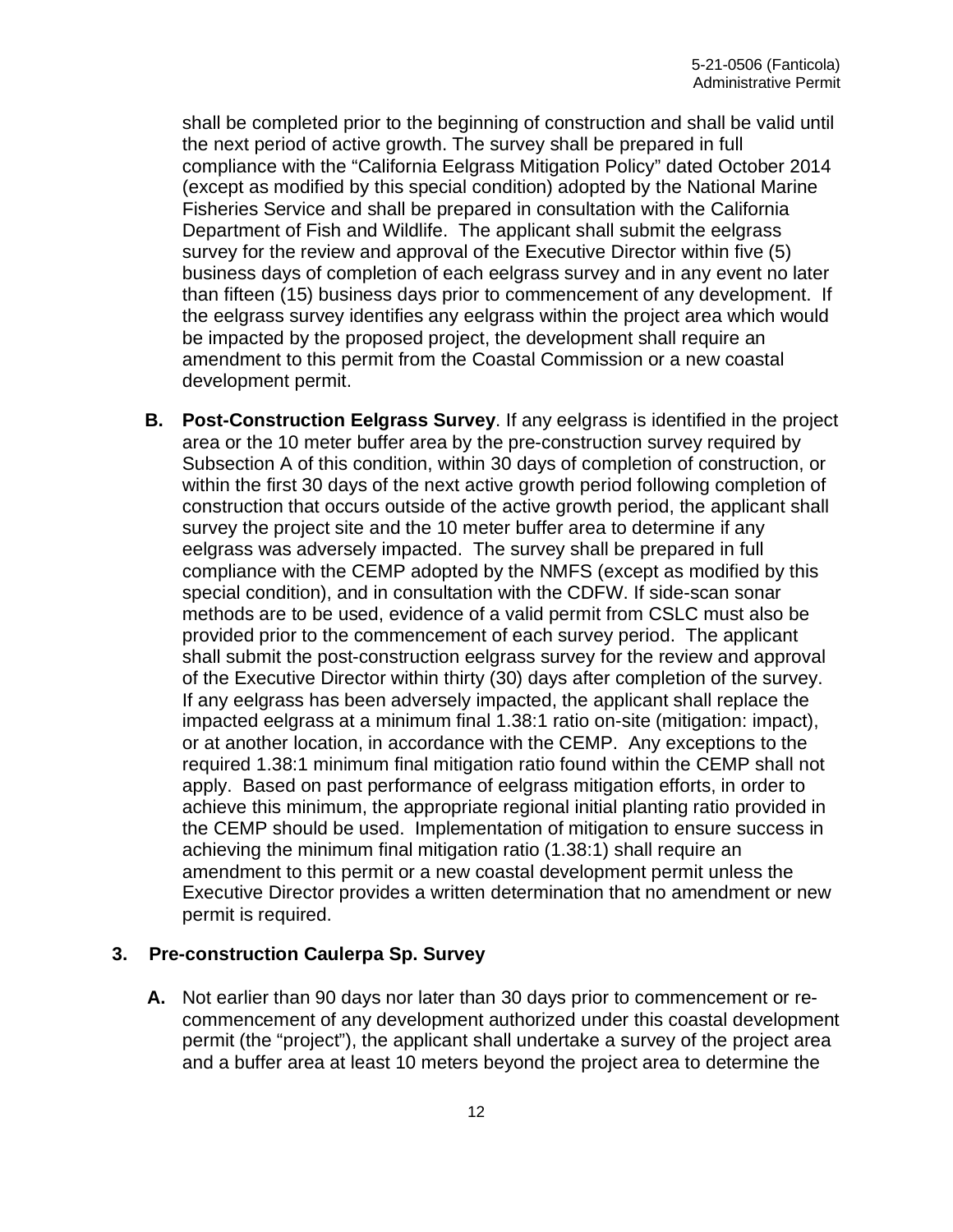presence of the invasive alga Caulerpa sp. The survey shall include a visual examination of the substrate.

- **B.** The survey protocol shall be prepared in consultation with the Regional Water Quality Control Board, the California Department of Fish and Wildlife, and the National Marine Fisheries Service.
- **C.** Within five (5) business days of completion of the survey, the applicant shall submit the survey:
	- (1) for the review and approval of the Executive Director; and
	- (2) to the Surveillance Subcommittee of the Southern California Caulerpa Action Team (SCCAT). The SCCAT Surveillance Subcommittee may be contacted through California Department of Fish & Wildlife (858/467-4218) and National Marine Fisheries Service (562/980-4043).
- **D.** Prior to initiation of any authorized Bottom Disturbing Activity within an Infected System, two surveys, initiated not less than 60 days apart, shall be conducted within the project APE. The first survey shall be conducted using High Intensity Level techniques and the second survey shall be conducted using Eradication Area Level techniques. Both surveys shall be conducted within the same High Growth Period. Deviations from this condition may be considered on a case-bycase basis by the appropriate regulatory agency in consultation with NOAA Fisheries and CDFW.
- **E.** At least one survey shall be conducted within 45 days of initiation of an authorized Bottom Disturbing Activity (a "Pre-Act Survey"). This survey could be the second (Eradication Area Level) survey conducted during the High Growth Period. However, project delays may require that a third survey be conducted prior to initiation of the Bottom Disturbing Activity in order to meet this 45-day requirement. If a third survey is required, this survey shall be conducted at either a High Intensity Level or Eradication Area Level as determined by the NOAA Fisheries/CDFW Contacts based upon site circumstances and proximity to infestations. To determine appropriate survey level, please contact the NOAA Fisheries/CDFW Contacts with project specific information.
- **F.** If Caulerpa species is found within the project or buffer areas, the applicant shall not proceed with the project until 1) the applicant provides evidence to the Executive Director, subject to concurrence by the Executive Director, that all Caulerpa sp. discovered within the project and buffer area has been eliminated in a manner that complies with all applicable governmental approval requirements, including but not limited to those of the California Coastal Act, or 2) the applicant has revised the project to avoid any contact with Caulerpa species. No revisions to the project shall occur without a Coastal Commission approved amendment to this coastal development permit unless the Executive Director determines that no amendment is legally required.